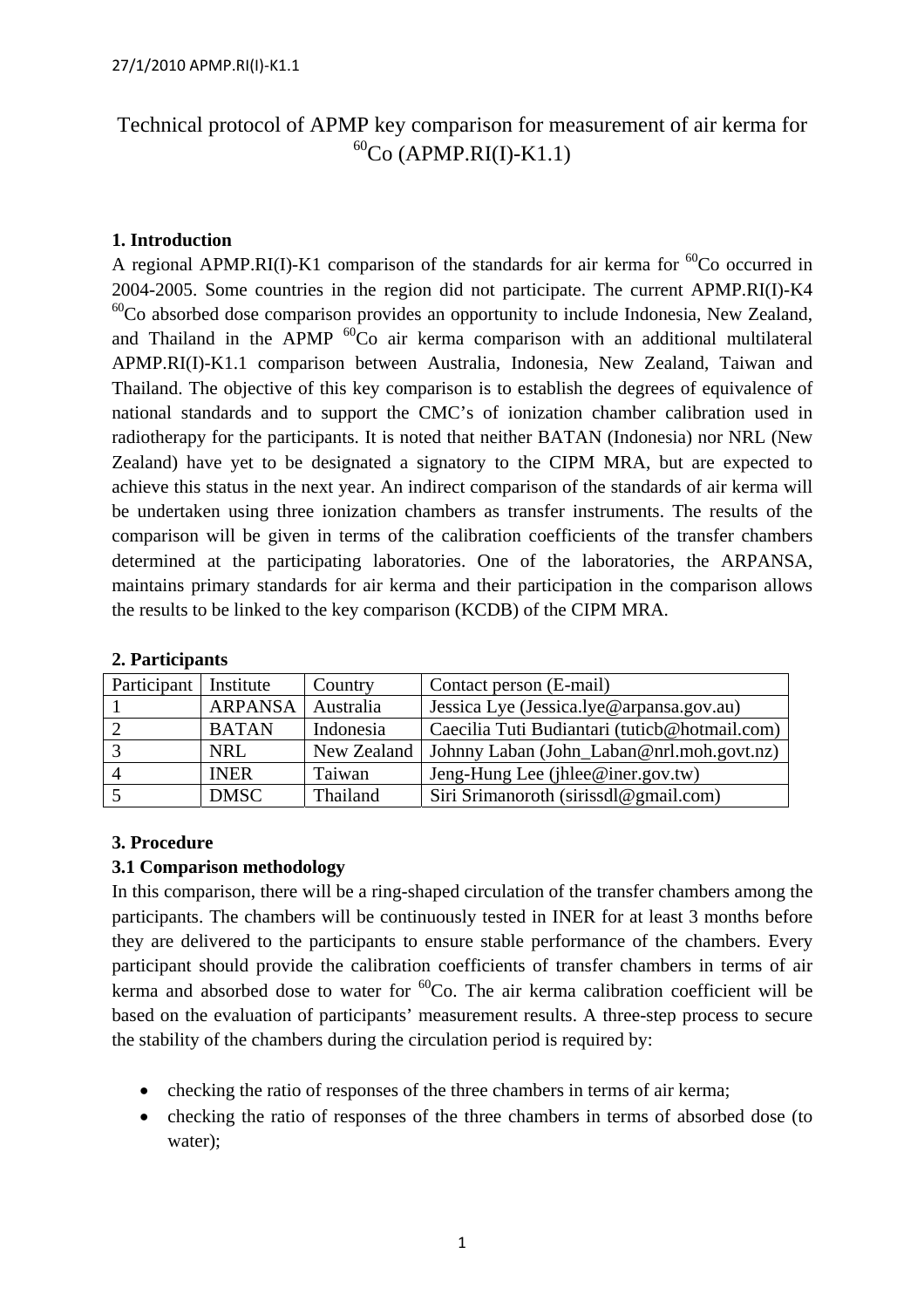• checking the calibration coefficients ratio of the absorbed dose to air kerma for each chamber.

These ratios of transfer chambers calibration coefficients should be reported to INER after each participant completes the calibration. A "Stability check" MS-Excel worksheet will be provided by INER to let the participants fill in the calibration coefficients of transfer chambers in terms of the absorbed dose to water and air kerma for  ${}^{60}Co$ . If they are within a suitable range, the chambers can be sent directly to the next laboratory. If the ratios are beyond the range, the chambers will have to be sent back to INER to be measured again.

## **3.2 Reference conditions**

The air kerma and absorbed dose to water for  ${}^{60}Co$  is determined at the BIPM under reference conditions [1] defined by Section I of the Consultative Committee for Ionizing Radiation  $(CCRI(I))$  as:

- the distance from the source to the reference plane (the centre of the detector) is 1 m;
- the field size at the reference plane is  $10 \text{ cm} \times 10 \text{ cm}$ ;
- reference depth for absorbed dose measurements is  $5 \text{ g cm}^{-2}$ .

The above BIPM reference distance and field size are not necessarily required at the participant's site. However, the actual conditions must be specified if they are different from those of the BIPM. The calibration coefficients of the transfer chambers for air kerma will be expressed in units of Gy/C and referred to standard conditions of 20 °C and 101.325 kPa.

## **3.3 Transfer chambers**

The main technical data of the three transfer chambers provided by INER for this comparison are listed in Table 1. These chambers are good representatives commonly used in clinical radiotherapy dosimetry. The chambers are circulated without an electrometer. At each laboratory, the transfer chambers are positioned with the stem perpendicular to the beam direction and with appropriate markings on both the chamber and the envelope (engraved lines or serial numbers) facing the source. At each laboratory, a collecting voltage specified by the manufacturer is applied to each chamber at least 30 min before starting the measurement. Each chamber has its own build-up cap for calibration in terms of air kerma. For the absorbed dose to water calibration, the waterproof chamber does not need the sleeve in the water phantom. **Never leave the waterproof PTW 30013 chamber in the water phantom after finishing the calibration.** The pilot laboratory will also provide the commercial waterproof rubber sleeves and the PMMA sleeves made by INER for the nonwaterproof Farmer chambers (NE 2571 and PTW 30001) and the adaptors for switching the chamber BNT and TNC connectors as requested by some participants.

| Table 1. Main technical data of the transfer chambers |  |
|-------------------------------------------------------|--|
|-------------------------------------------------------|--|

| Type           | Cavity<br>volume       | Cavity<br>length | Cavity<br>Inside<br>diameter | Wall<br>material | Wall<br>thickness       | Connector | Waterproof | Applied<br>voltage* |
|----------------|------------------------|------------------|------------------------------|------------------|-------------------------|-----------|------------|---------------------|
| <b>NE 2571</b> | $0.69$ cm <sup>3</sup> | 24 mm            | $6.3 \text{ mm}$             | Graphite         | $65 \text{ mg cm}^{-2}$ | TNC       | No         | $+250V$             |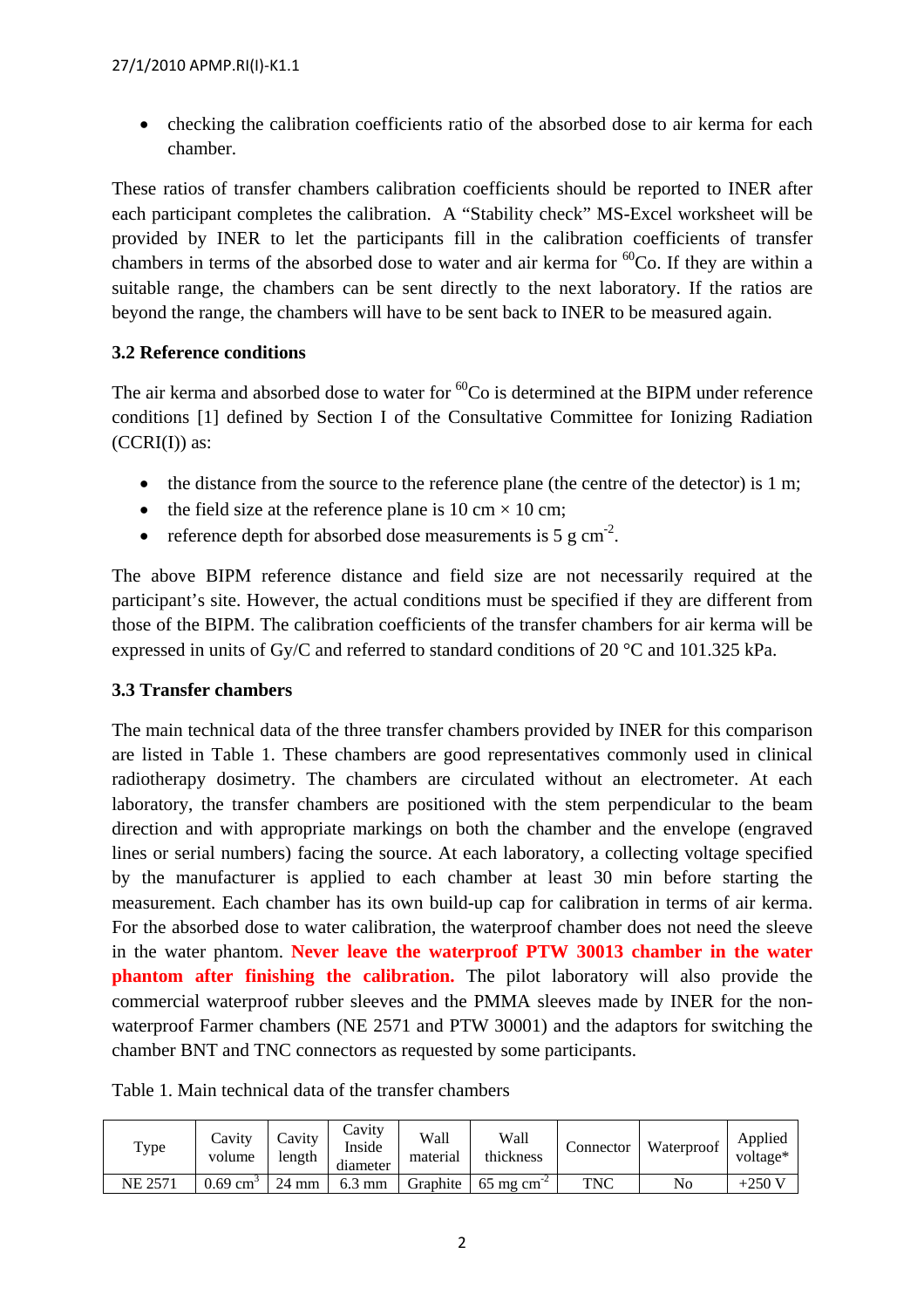| (S/N 3025)                     |                             |                           |                  |                      |                         |            |     |         |
|--------------------------------|-----------------------------|---------------------------|------------------|----------------------|-------------------------|------------|-----|---------|
| <b>PTW 30001</b><br>(S/N 2340) | $0.60 \text{ cm}^3$         | $\frac{23 \text{ mm}}{2}$ | $6.1 \text{ mm}$ | Acrylic/<br>Graphite | $60 \text{ mg cm}^{-2}$ | <b>BNT</b> | No  | $+400V$ |
| PTW 30013<br>(S/N 0348)        | $0.60 \text{ cm}^3$   23 mm |                           | $6.1$ mm         | Acrylic/<br>Graphite | 49 mg cm <sup>-2</sup>  | <b>BNT</b> | Yes | $+400V$ |

**\* the central electrode is positive** 

#### **3.4 Comparison schedule**

The draft comparison protocol is sent to every participant for review and comments, then the revised protocol is submitted to the CCRI(I) for approval. If approved, the comparison is scheduled to begin in March 2010 and expected to be completed within one year. The total time period for chambers delivery and calibrations is about one month. Each participant should measure the transfer chambers for **no longer than 15 days**. The proposed schedule is shown in Table 2. The calibration coefficient ratios mentioned in Section 3.1 should be reported to INER to determine if the chambers should be sent directly to the next laboratory.

In order to control the progress and time of the whole comparison, INER agreed to take responsibility for the coordination and costs of transportation. To keep the comparison going as scheduled and to make sure it will be completed in October 2010, any laboratory that is not able to perform the measurements according to the approved itinerary must find another participant to exchange their measurement time.

|                  | Date of chambers        | Measurement       | Date of chambers     |  |
|------------------|-------------------------|-------------------|----------------------|--|
| Participant      | arriving at             | duration at       | leaving for the next |  |
|                  | participant             | laboratory        | participant          |  |
| Date chambers    |                         |                   |                      |  |
| leaving INER for |                         |                   |                      |  |
| DMSC:            |                         |                   |                      |  |
| 10-Feb-2010      |                         |                   |                      |  |
| <b>DMSC</b>      | 28-Feb-2010             | $01$ -Mar-2010 to |                      |  |
|                  |                         | 15-Mar-2010       | 16-Mar-2010          |  |
| <b>BATAN</b>     | 31-May-2010             | $01$ -Jun-2010 to | $16$ -Jun-2010       |  |
|                  |                         | 15-Jun-2010       |                      |  |
| <b>INER</b>      | 30-Jun-2010             | 16-Jul-2010 to    | 31-Jul-2010          |  |
|                  | <b>Chambers testing</b> | 30-Jul-2010       |                      |  |
| <b>ARPANSA</b>   | 15-Aug-2010             | 16-Aug-2010 to    |                      |  |
|                  |                         | 30-Aug-2010       | 31-Aug-2010          |  |
| <b>NRL</b>       |                         | 16-Sep-2010 to    |                      |  |
|                  | 15-Sep-2010             | 30-Sep-2010       | 01-Oct-2010          |  |
| <b>INER</b>      | 15-Oct-2010             |                   |                      |  |

|  |  | Table 2: Proposed schedule of APMP.RI(I)-K1 comparison |
|--|--|--------------------------------------------------------|
|  |  |                                                        |

## **3.5 Calibration results submission**

It is expected that all the participating laboratories submit calibration results within 4 weeks after the calibration to INER. The submission must include at least the calibration coefficients (Gy  $C^{-1}$ ) of the transfer chambers, the absorbed dose rate of the radiation field (mGy s<sup>-1</sup>), the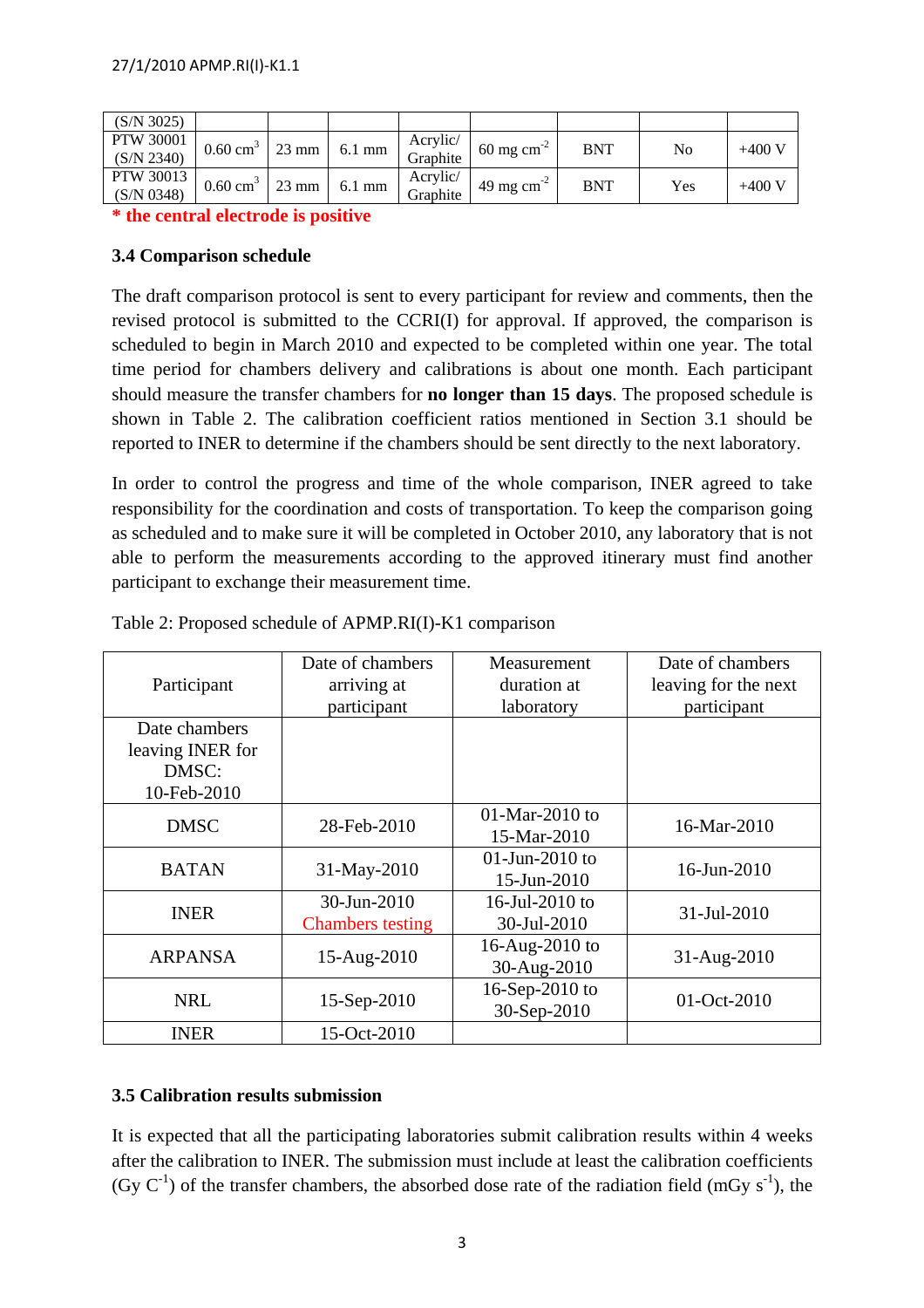calibration conditions, the standard traceability and the relative standard uncertainties of absorbed dose measurements and chamber calibrations. Furthermore, it is requested that the relative humidity conditions at the time of calibration are to be stated on the results. Ideally, the relative humidity of the participating laboratories at the time of measurement should be within the range from 30% - 70%. To report the results, a "Results" MS-Excel worksheet is provided in which information about the national standards used by the participants and the calibration results can be completed.

## **3.6 Evaluation of measurement uncertainty**

All the participating laboratories are required to evaluate the uncertainty of calibration coefficients as Type A and Type B according to the criteria of the "Guide to the Expression of Uncertainty in Measurement" issued by the International Organization for Standardization (ISO) in 1995 [4]. The type A uncertainty is obtained by the statistical analysis of a series of observations; the Type B uncertainty is obtained by means other than the statistical analysis of a series of observations. In order to analyse the uncertainties and take correlations into account for degrees of equivalence entered in the BIPM key comparison database, the CIPM has recommended that the participating laboratories submit their detailed uncertainty budgets (preferably with the relative standard uncertainties, k=1) to the pilot laboratory. **The two MS-Excel worksheets "Primary standard uncertainty" and "Chamber calibration uncertainty"** will be provided by the pilot laboratory in which the participants can detail the uncertainty. The participant is allowed to flexibly adjust the analysis items in the uncertainty evaluation worksheets. **The sheets should be submitted together with the calibration results to INER.** 

## **3.7 The comparison report**

At the conclusion of the comparison measurements, INER will send to ARPANSA the MS-Excel worksheets from each participant containing the calibration coefficients and the uncertainty budgets, as well as the stability measurements. ARPANSA will prepare a draft report to be circulated to all participants for comments and discussion of the results. A revised final report will be the official report of the comparison and submitted to the APMP/TCRI Chairman and the CCRI(I). After the approval of APMP and CCRI(I), it should be published as a Technical Supplement in the Metrologia journal. In addition, for those institutes that are qualified, the comparison results will be sent to the BIPM for inclusion in the key comparison database (KCDB).

## **4. The linking of regional comparisons to international comparisons**

ARPANSA will be the linking laboratory to link the APMP/TCRI comparison (a regional comparison) with the BIPM (an international comparison). Then, through the following equation, the measured calibration coefficients for each laboratory will be converted to ratios relative to the BIPM;

$$
R_{\text{NMI,BIPM}} = R_{\text{NMI,Link}} \times R_{\text{Link,BIPM}} \tag{1}
$$

In this equation,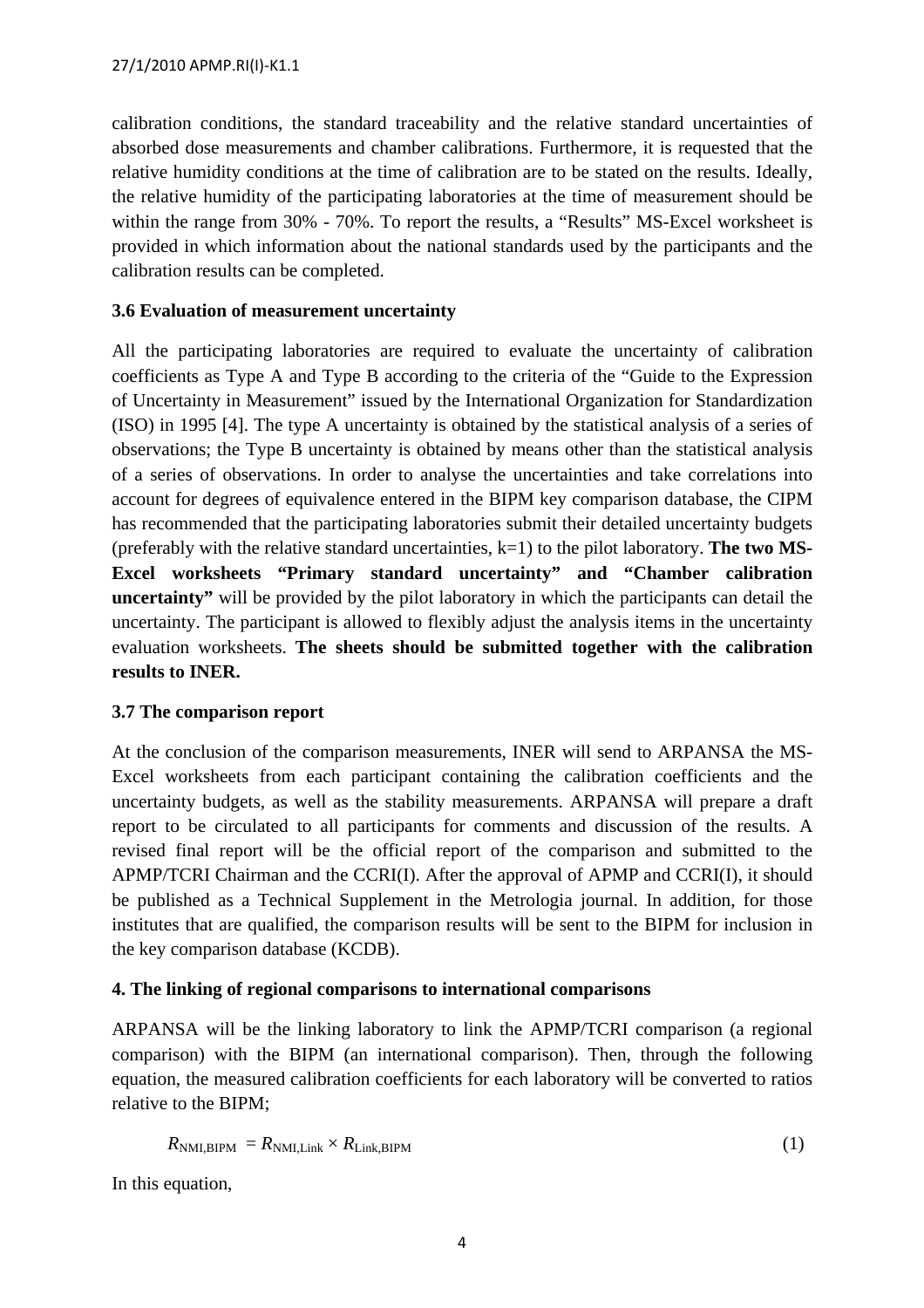- $R_{\text{NMLLink}}$  = the ratio of the air kerma determinations from a participating NMI to that of the linking laboratory
- $R_{\text{Link,BIPM}}$  = the ratio of the linking laboratory and the BIPM obtained in the BIPM.RI(I)-K1 air kerma comparison [3]

 $R_{\text{NMLBIPM}}$  = the derived ratio of the participating NMI and the BIPM

## **5. References**

[1] P. J. Allisy-Roberts, D. T. Burns, C. Kessler, "Measuring conditions used for the calibration of national ionometric standards at the BIPM" ,Rapport BIPM-2009/04 (2009)

[2] "Guide to the Expression of Uncertainty in Measurement", International Organization of Standards, Switzerland (1995)

[3] P. J. Allisy-Roberts , M Boutillon, F. Boas and R. B. Huntley, Comparison of the air kerma standards of the ARL and the BIPM for  ${}^{60}Co$  gamma rays, Rapport BIPM-98/04, BIPM Publications (1998)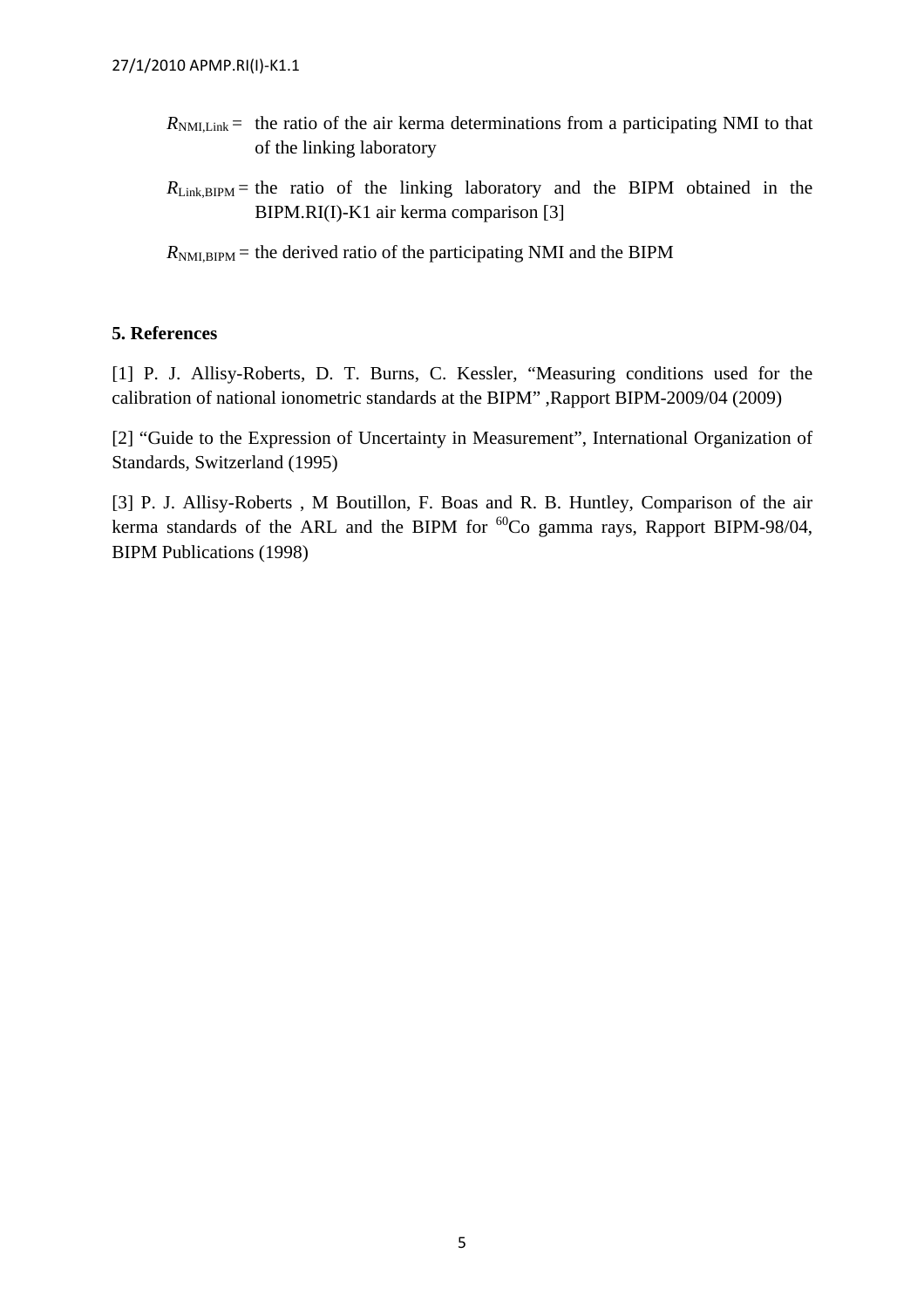27/1/2010 APMP.RI(I)‐K1.1

#### **APPENDIX A: Pictures of the transfer chambers**



**NE 2571 chamber<br>
(S/N 3025, non-waterproof) PTW 30001 chamber**<br>
(S/N 2340 non-waterproof)

**(S/N 3025, non-waterproof) (S/N 2340 non-waterproof)** 



**PTW 30013 chamber (S/N 0348, waterproof)** 



**PMMA sleeve made by INER**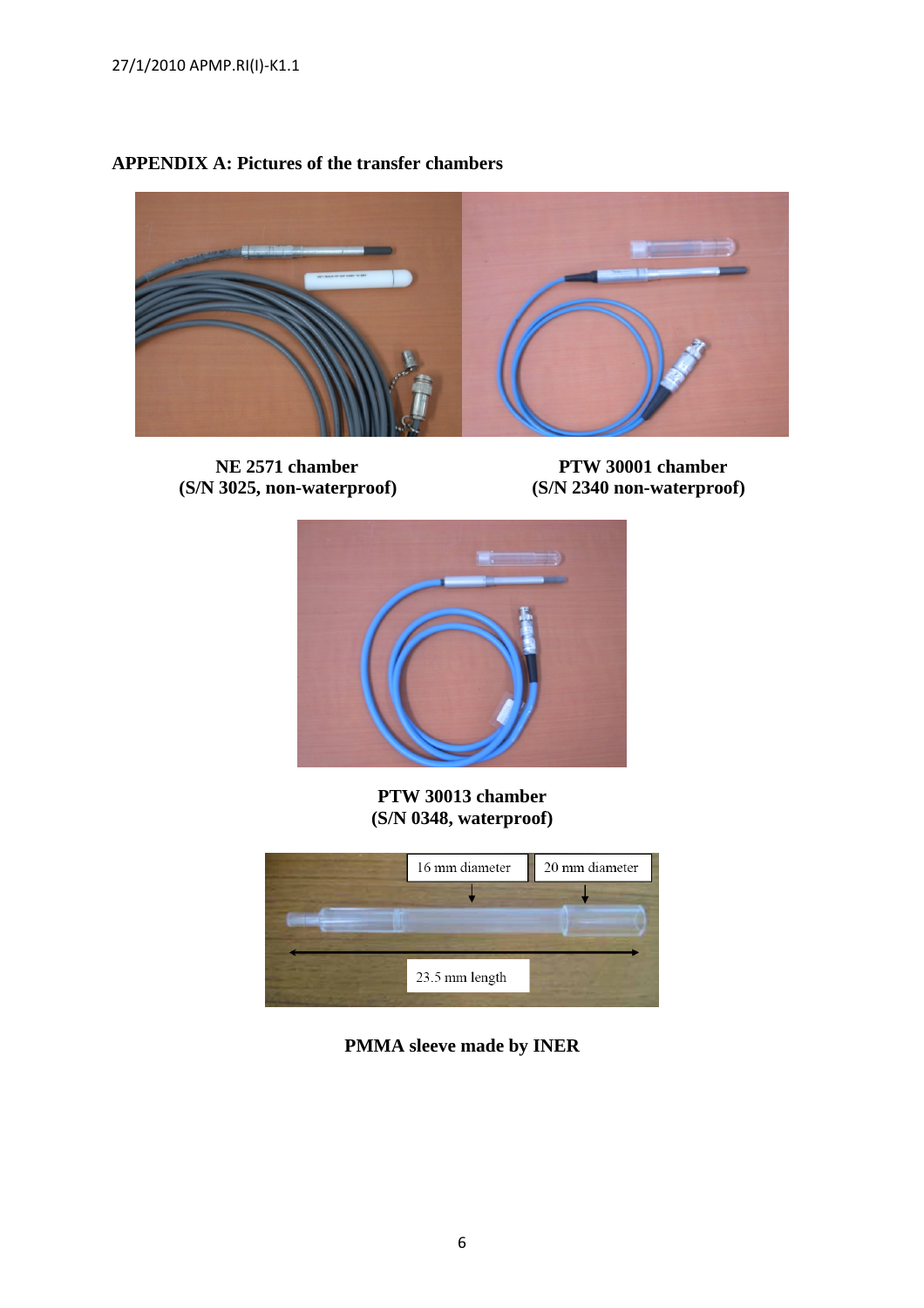#### **APPENDIX B: complete addresses of the participants**

#### **Pilot laboratory ARPANSA, Australia**

Contact person: Jessica Lye Ionizing Radiation Standards Section,

 Medical Radiation Branch, Australian Radiation Protection and Nuclear Safety Agency, 619 Lower Plenty Road, Yallambie, Victoria, 3085, Australia Tel: +61 3 9433 2274 Fax: +61 3 9432 1835 email: Jessica.lye@arpansa.gov.au

## **Participants BATAN, Indonesia**

Contact person: Caecilia Tuti Budiantari National Radiation Metrology Laboratory/SSDL Jakarta, Center for Technology of Radiation Safety and Metrology, National Atomic Energy Agency (BATAN), Jalan Lebak Bulus Raya No. 49, Jakarta Selatan 12440, Indonesia, Tel: +62 21 7513906 ext 302 Fax: +62 21 7657950 email: [tuticb@hotmail.com](mailto:tuticb@hotmail.com)

#### **DMSC, Thailand**

Contact person: Siri Srimanoroth

 SSDL, Division of Radiation and Medical Devices, Department of Medical Sciences 88/7 Tiwanond Rd., Nonthaburi 11000, Thailand Tel: +66 02 9511027-8 Fax: +66 02 9511027-8 email: sirissdl@gmail.com

#### **INER, Taiwan**

Contact person, Jeng-Hung lee Health Physics Division, Institute of Nuclear Energy Research, No. 1000, Wunhua Rd., Longtan Township,